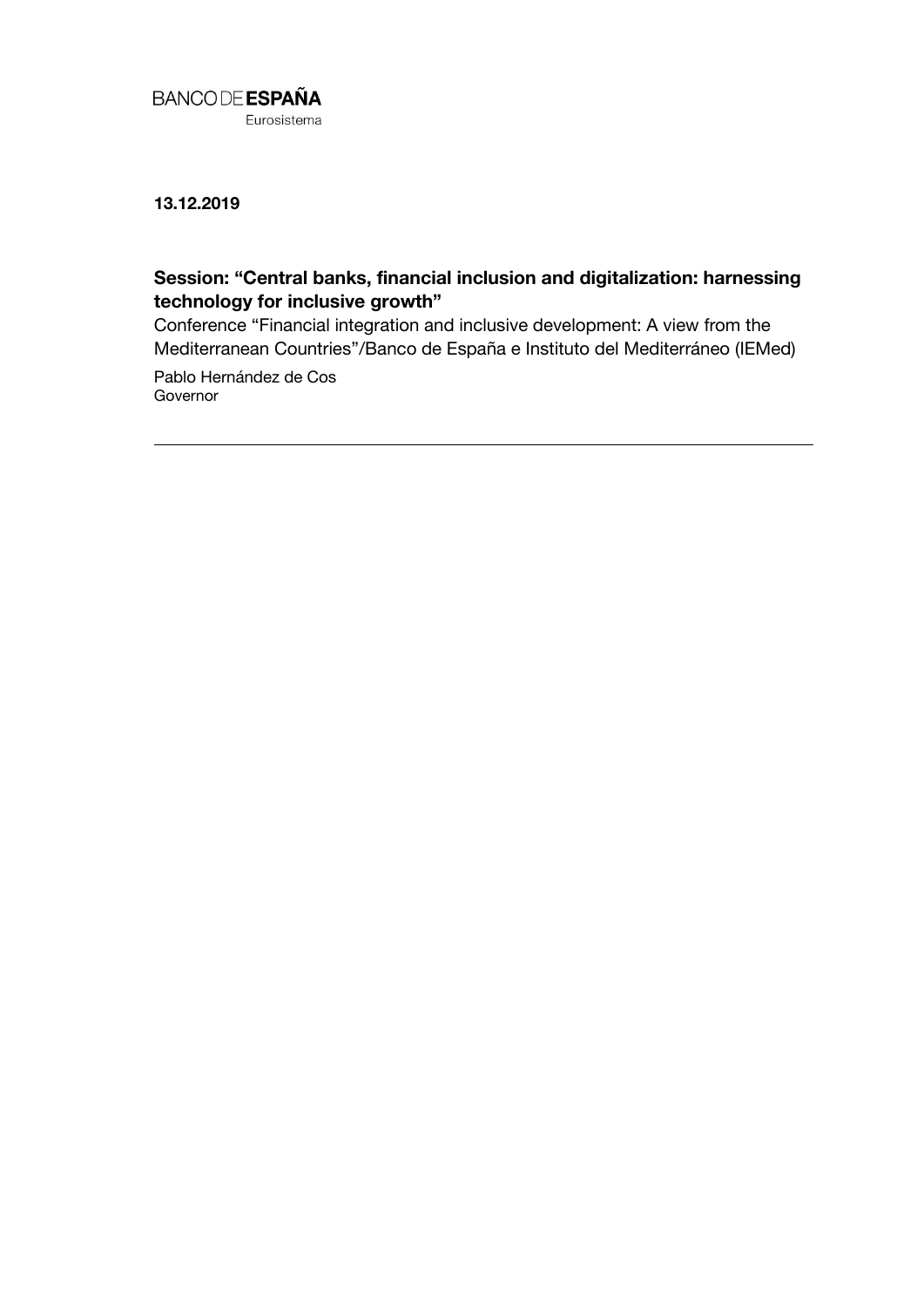## Good morning.

It is a privilege for me to chair this panel on the importance of financial inclusion and how digitalisation can contribute to it. It's all the more a privilege given that the panel includes governors from four countries with broad experience in promoting financial inclusion, where significant initiatives in this area have been launched with the central bank taking the lead.

Access to financial services continues to be a primary problem globally. On the latest World Bank estimates, almost 1.7 billion adults do not have access to an account offering basic functionalities and, therefore, they are excluded from basic services such as payments, credit and saving. This has obvious repercussions for economic and social development, as there is a positive correlation both with growth and employment<sup>1</sup>, and it is thus essential to understand the causes behind it. In this respect, most studies have highlighted the fact that, although there may in specific cases be voluntary factors relating mainly to cultural or religious aspects, the explanation for this lack of access to financial services is usually to be found in involuntary factors. These include most notably a lack of funds for saving, cost, distance from the nearest branch, a lack of education and the absence of the financial infrastructures needed to improve the availability of financial services.

It is indeed here where new technologies can contribute decisively to overcoming or lowering these barriers. Technology can reduce many fixed costs, traditionally associated with the development of financial services, while providing for a greater adaptation of supply on the basis of each society's idiosyncratic characteristics. Unsurprisingly, then, the technological proposals linked to financial inclusion hail from different areas. We can find them in traditional financial institutions, in the new fintech companies, in telecommunications corporations and in the large technology consortiums known as *bigtech*.

As to scope, one of the activities concentrating the bulk of the initiatives is payments. Thus, in the past decade we have seen so-called mobile money – i.e. transactional services offered mainly by mobile operators – become commonplace. Adding to these, more recently digital wallet solutions have emerged with multiple functionalities and specific proposals for international remittances. Aside from the progress in payment solutions, developments on intermediation markets are providing for improvements in the financing of those groups with a greater degree of financial exclusion, such as microenterprises and small agricultural producers.

However, these developments are not spontaneous or uniform from one country to another. The role of regulators and their policies are thus important, at least regarding two aspects: the promotion of the use and development of technology, including the incorporation of technological improvements into financial services provision; and the need to ensure that headway in financial inclusion does not impair consumer safeguards or financial stability.

I would like to offer some brief thoughts on each of these two points.

**Promoting the use and development of new technologies.** Logically, developing technological solutions requires suitable telecommunications infrastructures. They must provide widespread access to the Internet, including in rural areas, while seeking to improve digital education and offer safeguards against vulnerabilities such as cyber threats. We should not forget that approximately two-thirds of the adult population without access to

l

 $<sup>1</sup>$  See Cull et al (2014).</sup>